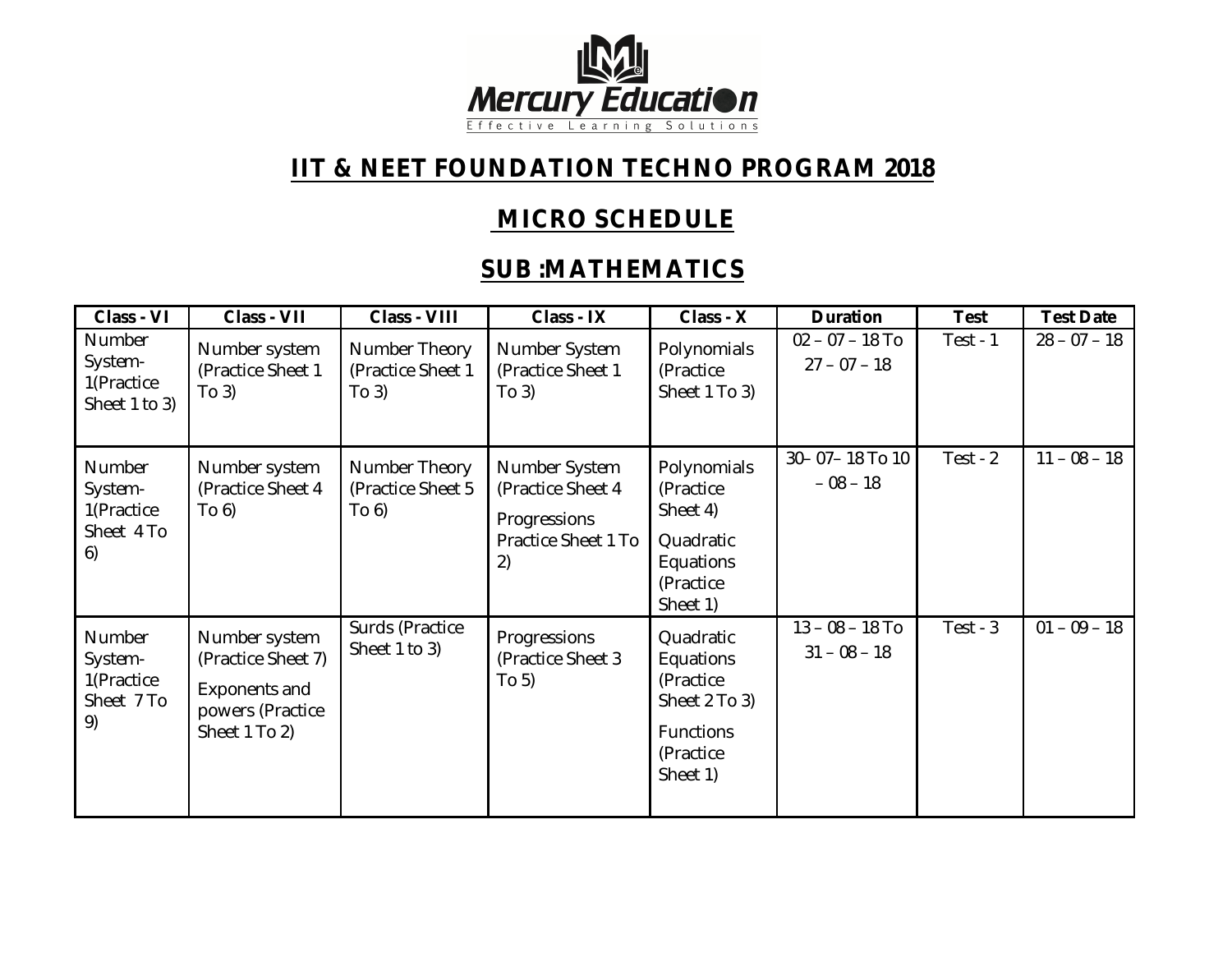| Number<br>System-2<br>(Practice<br>Sheet 1 To 3)                                     | Algebra (Practice<br>Sheet 1 To 2)                                                    | Set theory<br>(Practice Sheet 1<br>To 2)                                         | Mensuration<br>(Practice Sheet 1<br>To 2)                                                             | Functions<br>(Practice<br>Sheet 2 To 3)                                             | $03 - 09 - 18$ To<br>$14 - 09 - 1860\%$<br>from Running<br>Syllabus 40%<br>from Previous<br>Test Papers -<br>1,2,3 | $Test - 4$<br>(Cumulativ<br>e Test) | $15 - 09 - 18$ |
|--------------------------------------------------------------------------------------|---------------------------------------------------------------------------------------|----------------------------------------------------------------------------------|-------------------------------------------------------------------------------------------------------|-------------------------------------------------------------------------------------|--------------------------------------------------------------------------------------------------------------------|-------------------------------------|----------------|
| Number<br>System-2<br>(Practice<br>Sheet: 4 To<br>6)                                 | Algebra (Practice<br>Sheet 3 To 6)                                                    | Set theory<br>(Practice Sheet 3<br>To 4)<br>Algebra (Practice<br>Sheet 1)        | Mensuration<br>(Practice Sheet 3<br>To 5)                                                             | Functions<br>(Practice<br>Sheet 4)<br><b>Matrices</b><br>(Practice<br>Sheet 1 To 2) | 17-09-18 To<br>$05 - 10 - 18$                                                                                      | Test - $5$                          | $06 - 10 - 18$ |
| Number<br>System-2<br>(Practice<br>Sheet 7 To 8)<br>Algebra<br>(Practice<br>Sheet 1) | Arithmetic<br>(Practice Sheet 1<br>To 3)                                              | Algebra (Practice<br>Sheet 2 to 4)                                               | Quadratic<br>Equations<br>(Practice Sheet 1<br>To 3)                                                  | <b>Matrices</b><br>(Practice<br>Sheet 3 To 5)                                       | $09 - 10 - 18$ To<br>$26 - 10 - 18$                                                                                | Test - $6$                          | $27 - 10 - 18$ |
| Tigebra<br>(Practice<br>Sheet 2 to 4)                                                | Arithmetic<br>(Practice Sheet 4<br>To 5)<br>Mensuration<br>(Practice Sheet 1<br>To 2) | Algebra (Practice<br>Sheet 5 to 7)                                               | Quadratic<br>Equations<br>(Practice Sheet 4)<br>Co-ordinate<br>Geometry<br>(Practice Sheet 1<br>To 2) | Trigonometry<br>(Practice<br>Sheet 1 To 2)                                          | $29 - 10 - 18$ To<br>$09 - 11 - 18$                                                                                | Test - $7$                          | $10 - 11 - 18$ |
| Algebra<br>(Practice<br>Sheet 5 to 7)                                                | Mensuration<br>(Practice Sheet 3<br>To 4)                                             | Algebra (Practice<br>Sheet 8)<br>Commercial<br>Mathematics<br>(Practice Sheet 1) | Co-ordinate<br>Geometry<br>(Practice Sheet 3<br>To 4)                                                 | Trigonometry<br>(Practice<br>Sheet 3 To 4)                                          | 12-11-18 To<br>23-11-18 60%<br>from Running<br>Syllabus 40%<br>from Previous<br>Test Papers -<br>5,6,7             | Test - $8$<br>(Cumulativ<br>e Test) | $24 - 11 - 18$ |